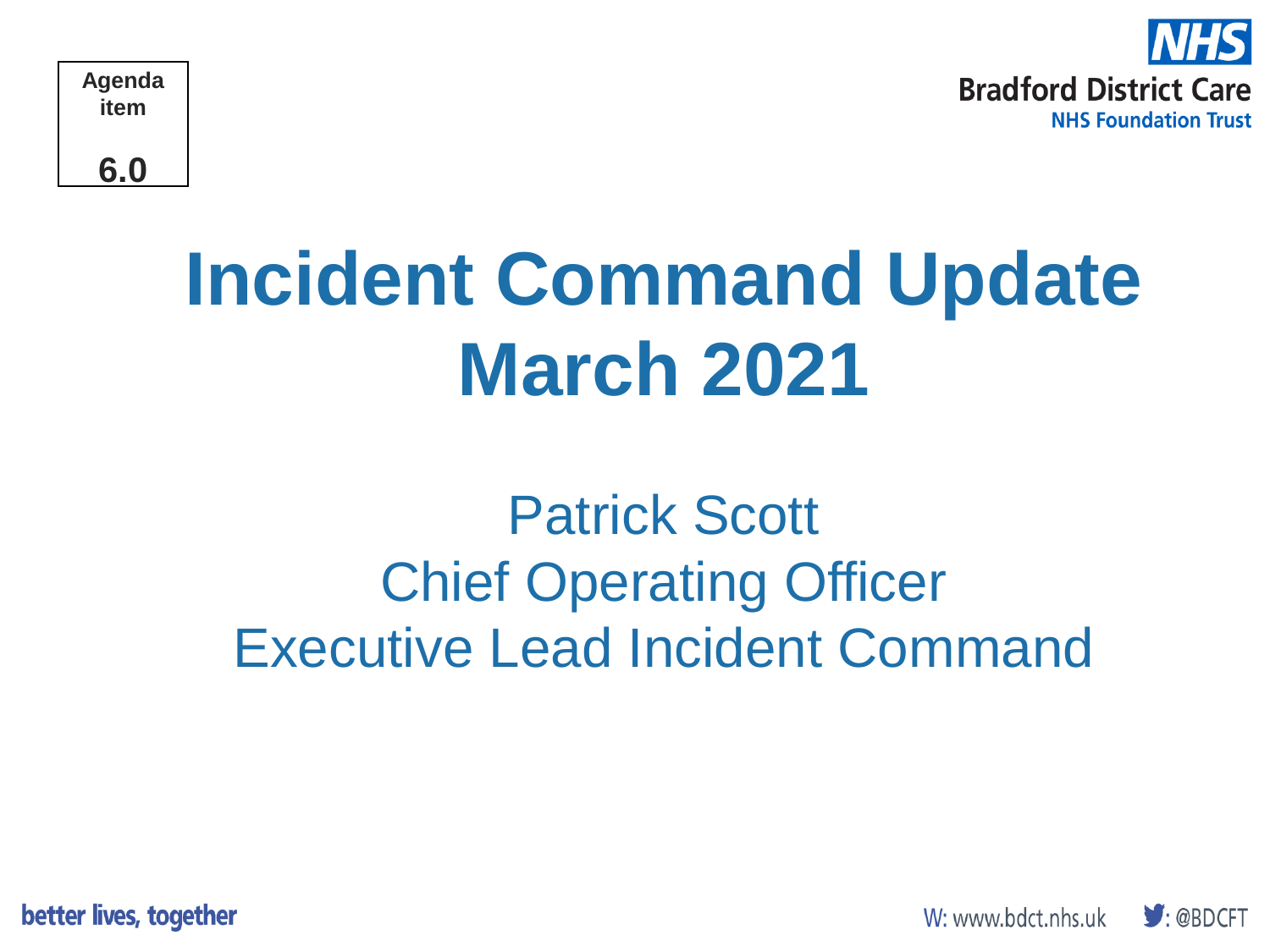

#### **COVID 19 National Context**

- February 22<sup>nd</sup> announcement confirms continued lockdown, but road map to eventual exit from restrictions by June 2021
- Pressure on Acute sector remains significant- Just below peak of wave 1
- Vaccine programme ahead of schedule
- Areas where infection rates are not falling as quickly-Reflects Health Inequalities

better lives, together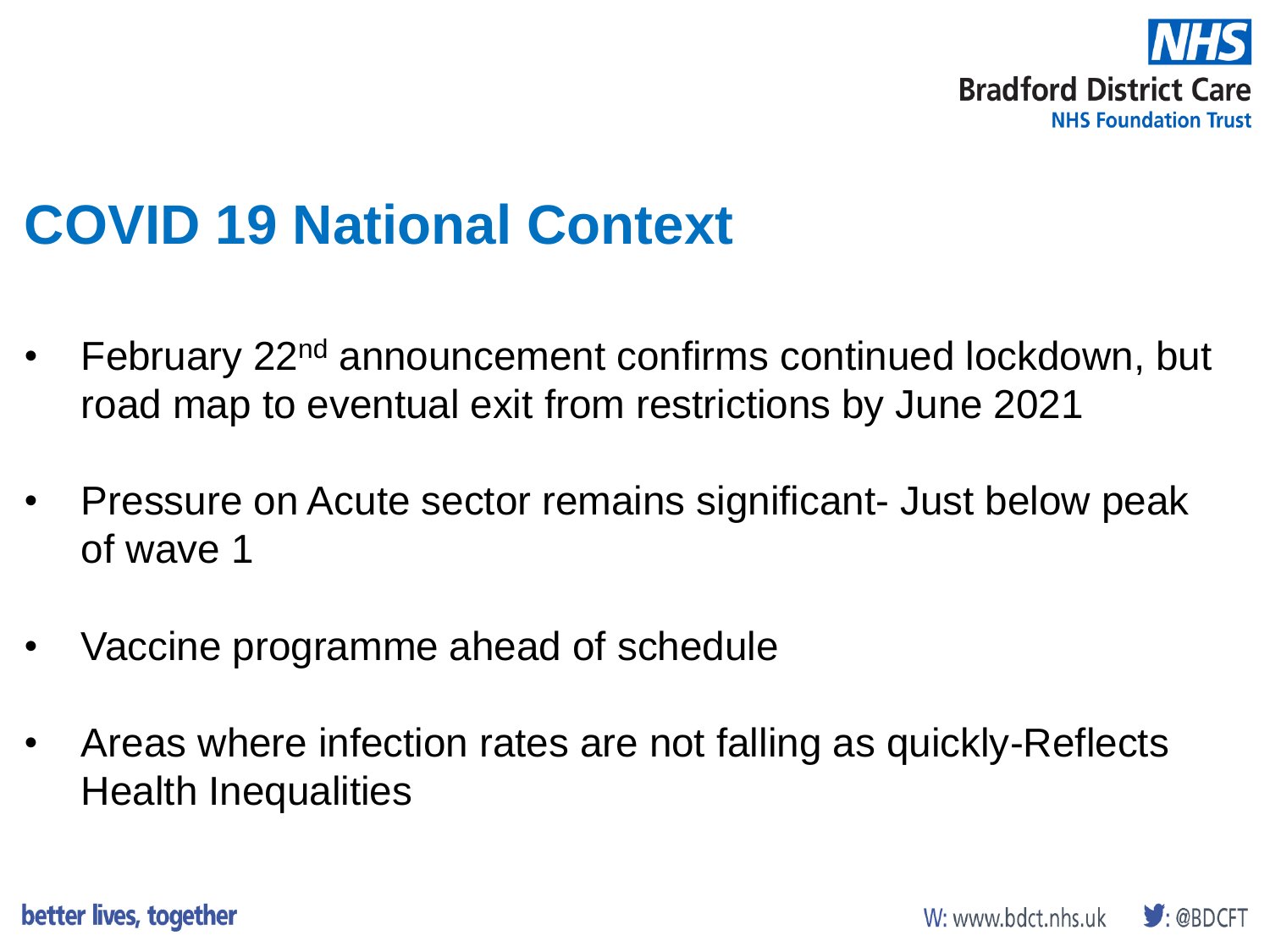



- 1. Success of vaccine deployment programme
- 2. Vaccines effective in reducing hospitalisations and deaths
- 3. Infection rates do not risk surge in hospitalisations that would put unsustainable pressure on NHS
- 4. New Variants do not fundamentally change assessment of risk

**Data not Dates will drive decision making at each key stage**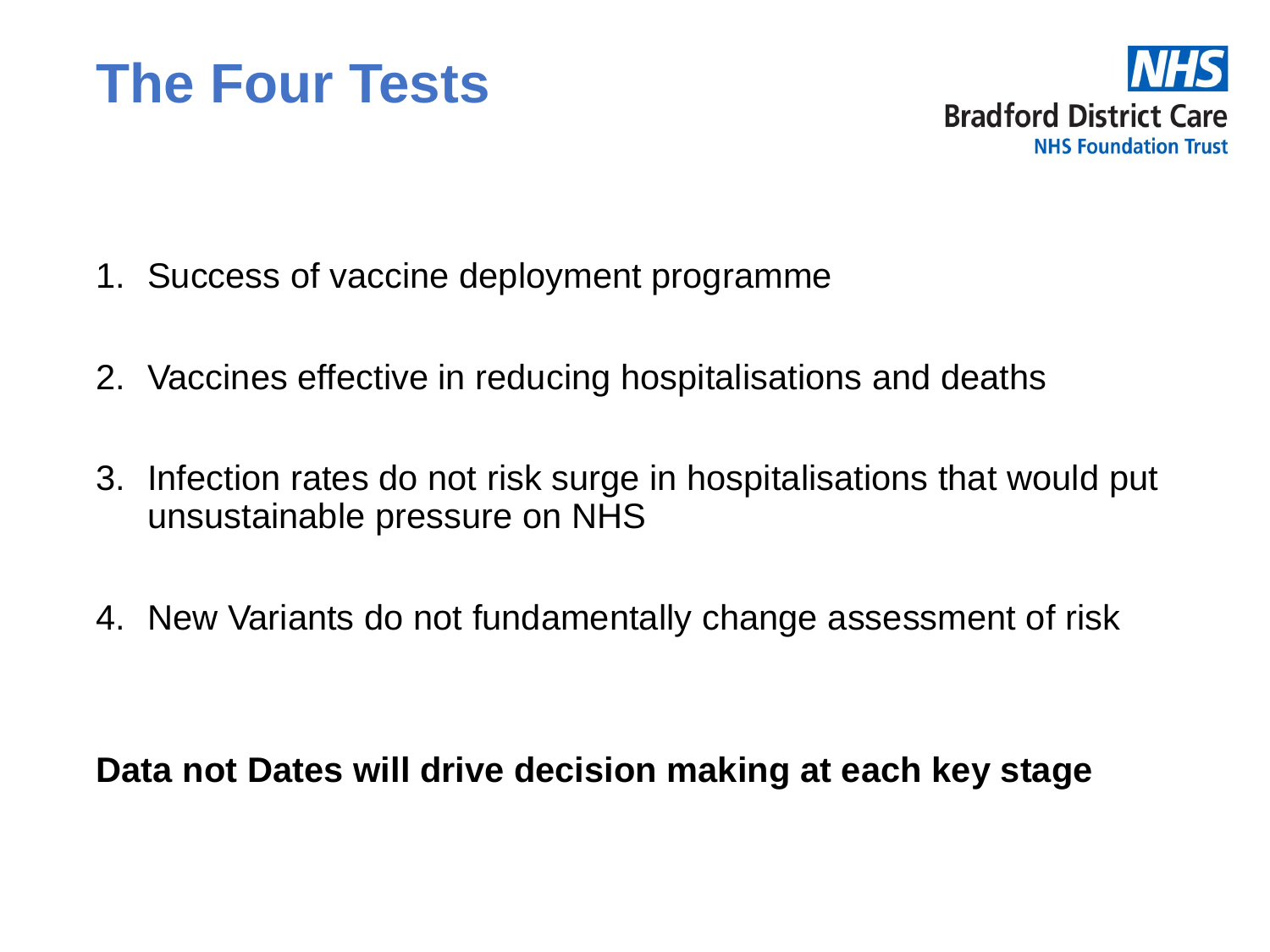### **Test Trace and Isolate**



- Responding to Variants
- Testing: going further
- Building a test, trace and isolation system for the future
- Measures at the border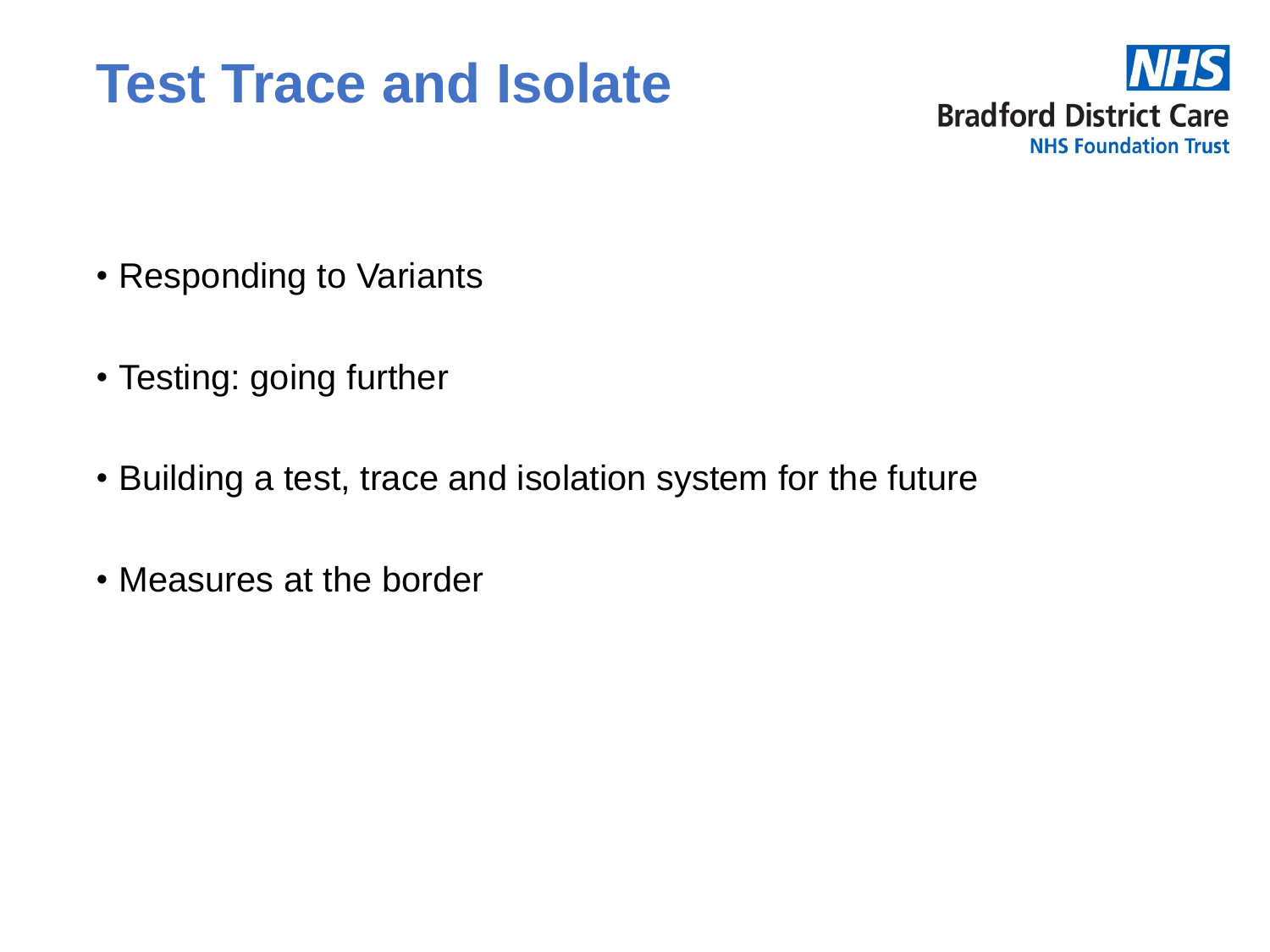## **COVID 19 Local Context**



- Vaccination programme well underway
- Inpatient Services continue to experience significant pressure, although number of outbreaks currently under control
- Pressure greatest on children's services
- Staff wellbeing remains a significant concern
- Pressure reducing on acute sector however infection rates are stubborn
- Planning transition week
- Contract and quality assurance framework in place with for out of area admissions with the independent sector